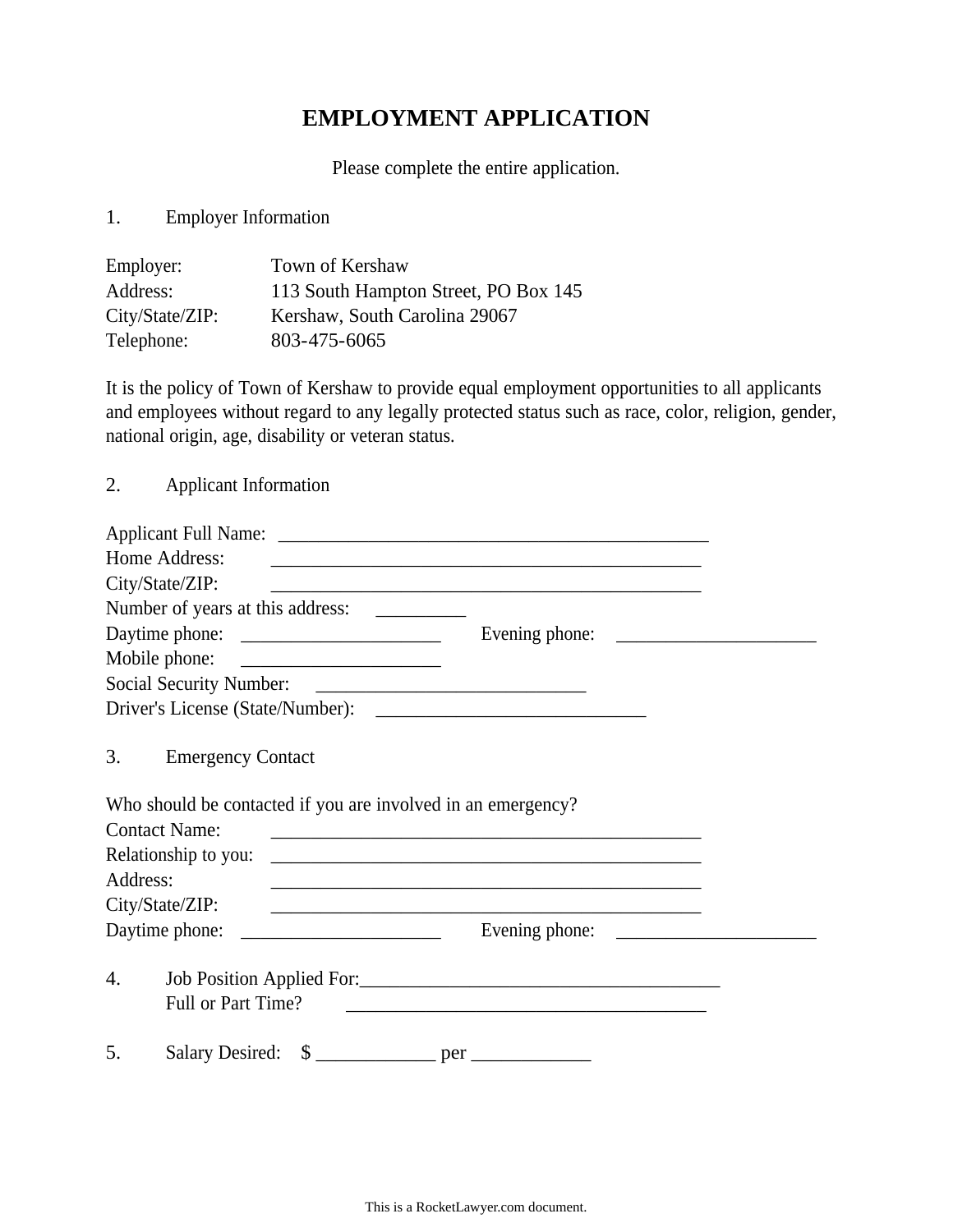| Have you applied to our company previously? ________ Yes ________ No                                                                                                                               |                                                                                                                                                                                                                                                                                                                                                                                                                                   |
|----------------------------------------------------------------------------------------------------------------------------------------------------------------------------------------------------|-----------------------------------------------------------------------------------------------------------------------------------------------------------------------------------------------------------------------------------------------------------------------------------------------------------------------------------------------------------------------------------------------------------------------------------|
| Are you at least 18 years old?                                                                                                                                                                     | $\frac{1}{\sqrt{1-\frac{1}{\sqrt{1-\frac{1}{\sqrt{1-\frac{1}{\sqrt{1-\frac{1}{\sqrt{1-\frac{1}{\sqrt{1-\frac{1}{\sqrt{1-\frac{1}{\sqrt{1-\frac{1}{\sqrt{1-\frac{1}{\sqrt{1-\frac{1}{\sqrt{1-\frac{1}{\sqrt{1-\frac{1}{\sqrt{1-\frac{1}{\sqrt{1-\frac{1}{\sqrt{1-\frac{1}{\sqrt{1-\frac{1}{\sqrt{1-\frac{1}{\sqrt{1-\frac{1}{\sqrt{1-\frac{1}{\sqrt{1-\frac{1}{\sqrt{1-\frac{1}{\sqrt{1-\frac{1}{\sqrt{1-\frac{1}{\sqrt{1-\frac{1$ |
|                                                                                                                                                                                                    |                                                                                                                                                                                                                                                                                                                                                                                                                                   |
| If applicable, are you available to work overtime? _________ Yes ________ No                                                                                                                       |                                                                                                                                                                                                                                                                                                                                                                                                                                   |
| If you are offered employment, when would you be available to begin work?                                                                                                                          |                                                                                                                                                                                                                                                                                                                                                                                                                                   |
| <u> 2008 - Jan James James James James James James James James James James James James James James James James Ja</u>                                                                              |                                                                                                                                                                                                                                                                                                                                                                                                                                   |
|                                                                                                                                                                                                    |                                                                                                                                                                                                                                                                                                                                                                                                                                   |
| If hired, are you able to submit proof that you are legally eligible for                                                                                                                           |                                                                                                                                                                                                                                                                                                                                                                                                                                   |
| employment in the United States? ______ Yes                                                                                                                                                        | No No                                                                                                                                                                                                                                                                                                                                                                                                                             |
|                                                                                                                                                                                                    |                                                                                                                                                                                                                                                                                                                                                                                                                                   |
|                                                                                                                                                                                                    | $\sim$ No                                                                                                                                                                                                                                                                                                                                                                                                                         |
| Are you able to perform the essential functions of the job position you seek with<br>or without reasonable accommodation? _______ Yes<br>What reasonable accommodation, if any, would you request? |                                                                                                                                                                                                                                                                                                                                                                                                                                   |
| Have you ever been convicted of a felony or misdemeanor?                                                                                                                                           |                                                                                                                                                                                                                                                                                                                                                                                                                                   |
| $Y$ es, I was convicted of $\qquad$ on $\qquad$ on $\qquad$ (date) in $\qquad$ (city), $\qquad$ (state)                                                                                            |                                                                                                                                                                                                                                                                                                                                                                                                                                   |

## THE EXISTENCE OF A CRIMINAL RECORD DOES NOT CONSTITUTE AN AUTOMATIC BAR TO EMPLOYMENT UNLESS RELEVANT TO THE TYPE OF EMPLOYMENT.

15. Applicant's Skills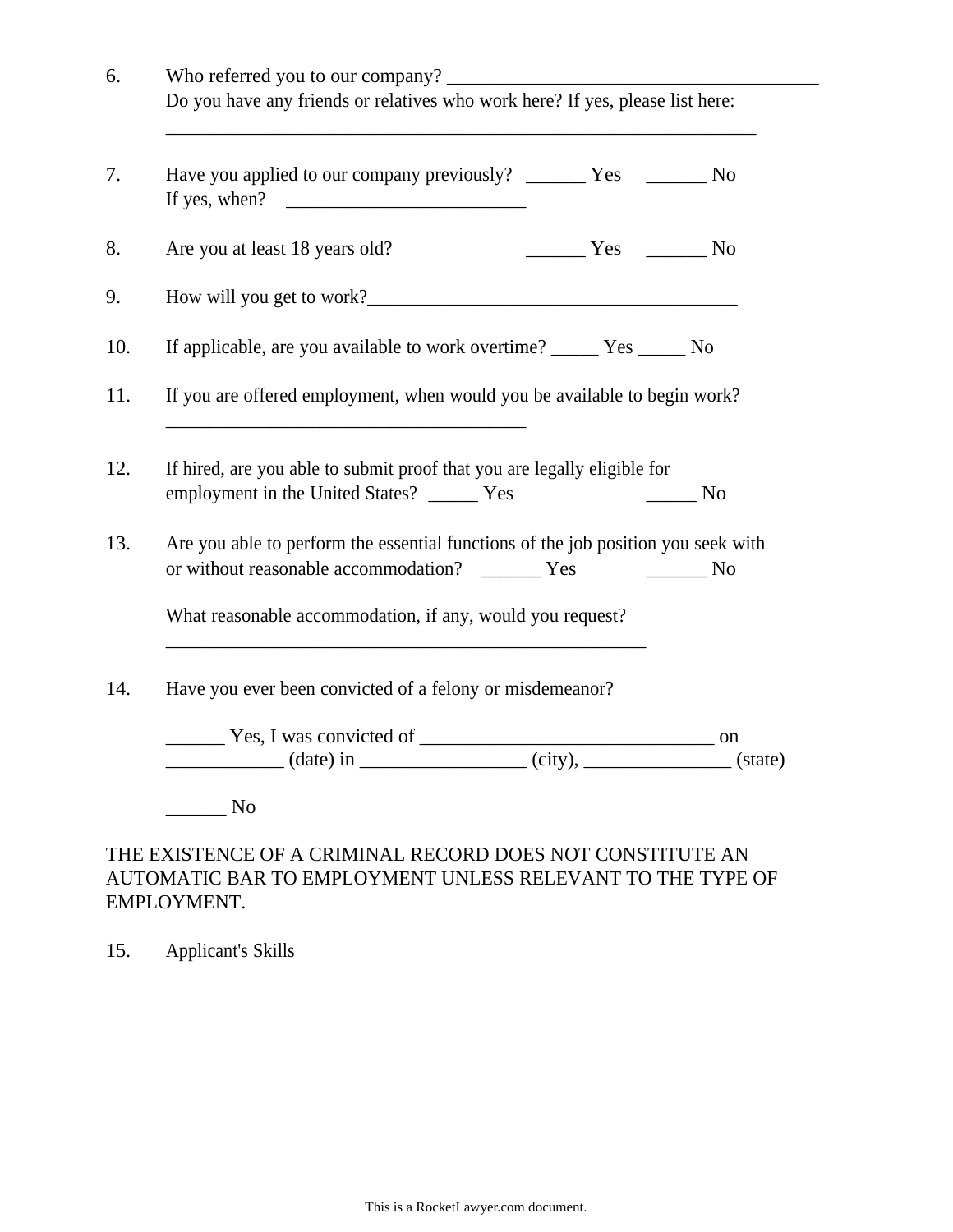Check those skills that you have. List any other skills that may be useful for the job you are seeking. Enter the number of years of experience, and circle the number which corresponds to your ability for each particular skill. (One represents poor ability, while five represents exceptional ability.)

|              |                                            |                     | Ability   |
|--------------|--------------------------------------------|---------------------|-----------|
|              |                                            |                     | <b>or</b> |
| <b>Skill</b> |                                            | Years of Experience | Rating    |
|              | Microsoft Office Suite (Word, Excel, etc.) |                     | 12345     |
|              | Customer service                           |                     | 12345     |
|              | Plumbing                                   |                     | 12345     |
|              | <b>CDL</b> License                         |                     | 12345     |
|              | <b>Maintenance Skills</b>                  |                     | 12345     |
|              |                                            |                     | 12345     |
|              |                                            |                     | 12345     |

## 16. Applicant Employment History

List your current or most recent employment first. Please list all jobs (including self-employment and military service) which you have held, beginning with the most recent, and list and explain any gaps in employment. If additional space is needed, continue on the back page of this application.

| <b>Employer Name:</b>                                                                                                                                             |  |
|-------------------------------------------------------------------------------------------------------------------------------------------------------------------|--|
| <b>Supervisor Name:</b>                                                                                                                                           |  |
| Address:                                                                                                                                                          |  |
| City/State/ZIP:                                                                                                                                                   |  |
| <b>Job Duties:</b>                                                                                                                                                |  |
| Reason for Leaving:                                                                                                                                               |  |
| Dates of Employment (Month/Year):                                                                                                                                 |  |
| <b>Employer Name:</b><br><b>Supervisor Name:</b><br>Address:<br>City/State/ZIP:<br><b>Job Duties:</b><br>Reason for Leaving:<br>Dates of Employment (Month/Year): |  |
| <b>Employer Name:</b><br><b>Supervisor Name:</b>                                                                                                                  |  |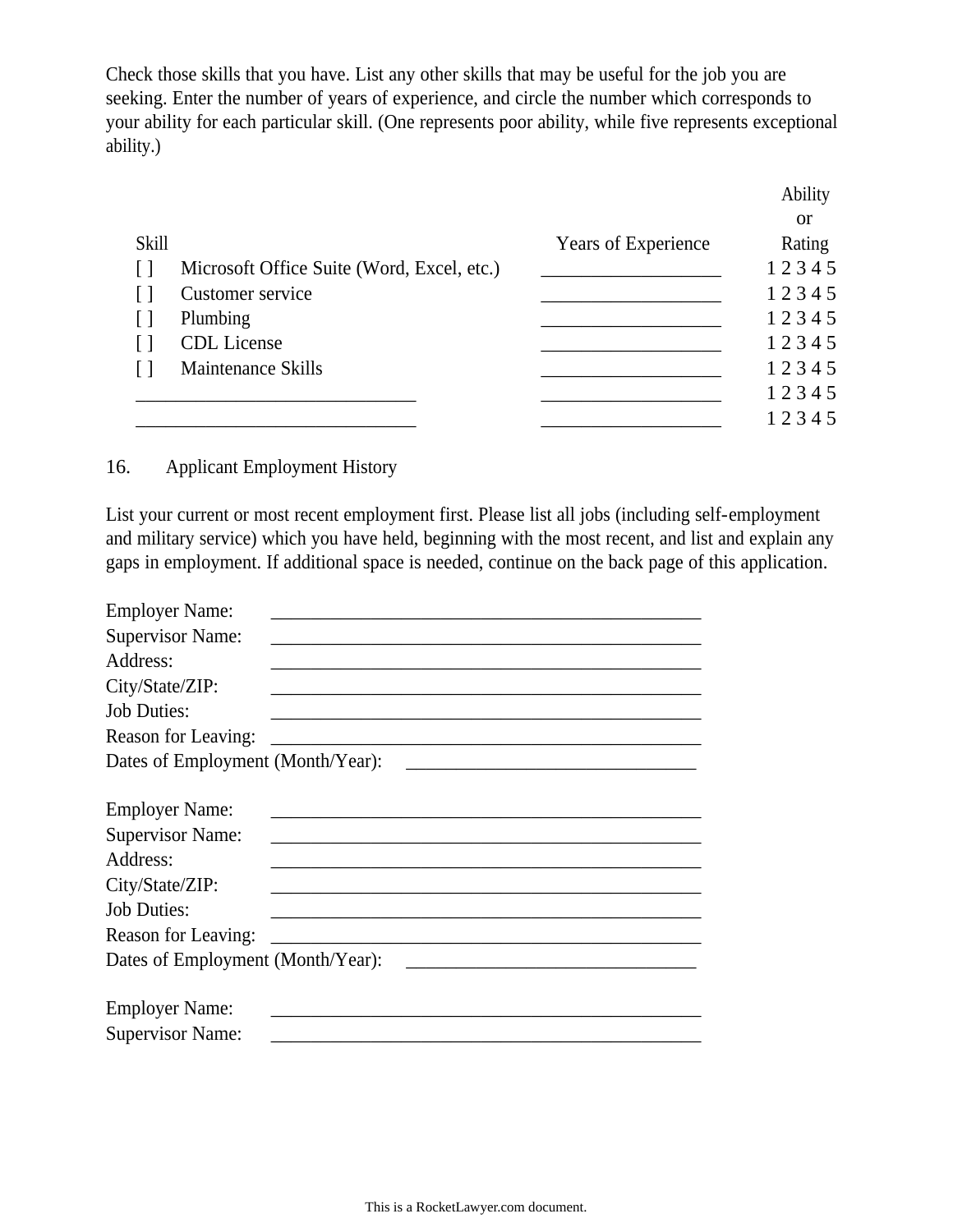| Address:                                                                           |                                                                                                                        |                                                         |
|------------------------------------------------------------------------------------|------------------------------------------------------------------------------------------------------------------------|---------------------------------------------------------|
| City/State/ZIP:                                                                    |                                                                                                                        | <u> 1980 - Jan Barbara, martxa al II-lea (h. 1980).</u> |
| <b>Job Duties:</b>                                                                 |                                                                                                                        |                                                         |
| Reason for Leaving:                                                                |                                                                                                                        |                                                         |
|                                                                                    |                                                                                                                        |                                                         |
| <b>Applicant's Education and Training</b><br>17.                                   |                                                                                                                        |                                                         |
| College/University Name and Address                                                |                                                                                                                        |                                                         |
|                                                                                    |                                                                                                                        | If yes, degree(s) received:                             |
| High School/GED Name and Address                                                   |                                                                                                                        |                                                         |
|                                                                                    |                                                                                                                        |                                                         |
| Other Training (graduate, technical, vocational):                                  |                                                                                                                        |                                                         |
| Please indicate any current professional licenses or certifications that you hold: |                                                                                                                        |                                                         |
| Awards, Honors, Special Achievements:                                              |                                                                                                                        |                                                         |
| <b>Military Service:</b><br>No Nestally No                                         |                                                                                                                        |                                                         |
| Branch:                                                                            |                                                                                                                        |                                                         |
|                                                                                    |                                                                                                                        |                                                         |
| References<br>18.                                                                  |                                                                                                                        |                                                         |
| List any two non-relatives who would be willing to provide a reference for you.    |                                                                                                                        |                                                         |
| Name:                                                                              | <u> 1989 - Johann Barbara, martin da basar da basar da basar da basar da basar da basar da basar da basar</u>          |                                                         |
| Address:                                                                           |                                                                                                                        |                                                         |
| City/State/ZIP:                                                                    | <u> 1989 - Johann John Stone, market fan it ferskearre fan it ferskearre fan it ferskearre fan it ferskearre fan i</u> |                                                         |
| Telephone:                                                                         |                                                                                                                        |                                                         |
| Relationship:                                                                      |                                                                                                                        |                                                         |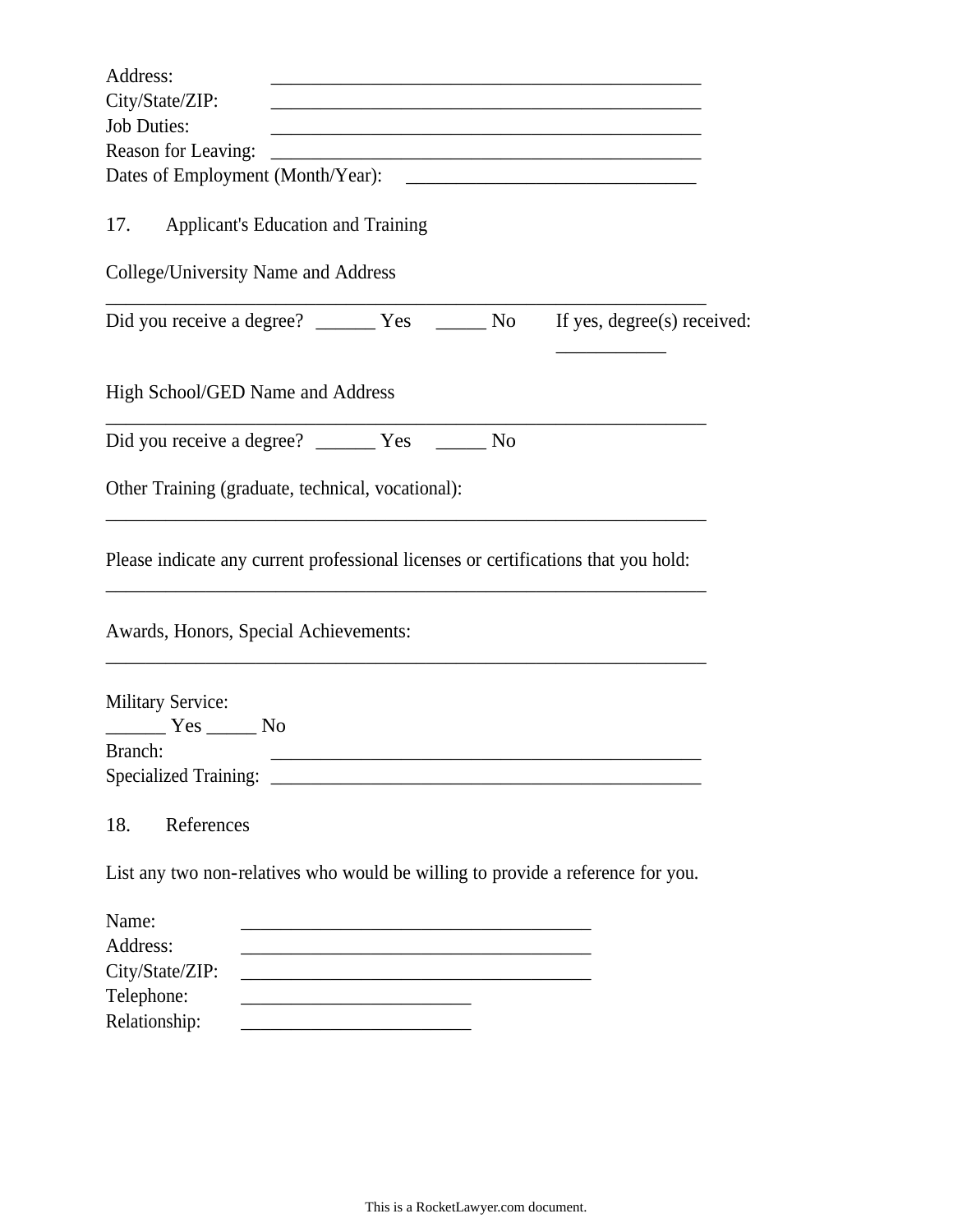| Name:           |  |
|-----------------|--|
| Address:        |  |
| City/State/ZIP: |  |
| Telephone:      |  |
| Relationship:   |  |

19. Please provide any other information that you believe should be considered, including whether you are bound by any agreement with any current employer:

\_\_\_\_\_\_\_\_\_\_\_\_\_\_\_\_\_\_\_\_\_\_\_\_\_\_\_\_\_\_\_\_\_\_\_\_\_\_\_\_\_\_\_\_\_\_\_\_\_\_\_\_\_\_\_\_\_\_\_\_ \_\_\_\_\_\_\_\_\_\_\_\_\_\_\_\_\_\_\_\_\_\_\_\_\_\_\_\_\_\_\_\_\_\_\_\_\_\_\_\_\_\_\_\_\_\_\_\_\_\_\_\_\_\_\_\_\_\_\_\_